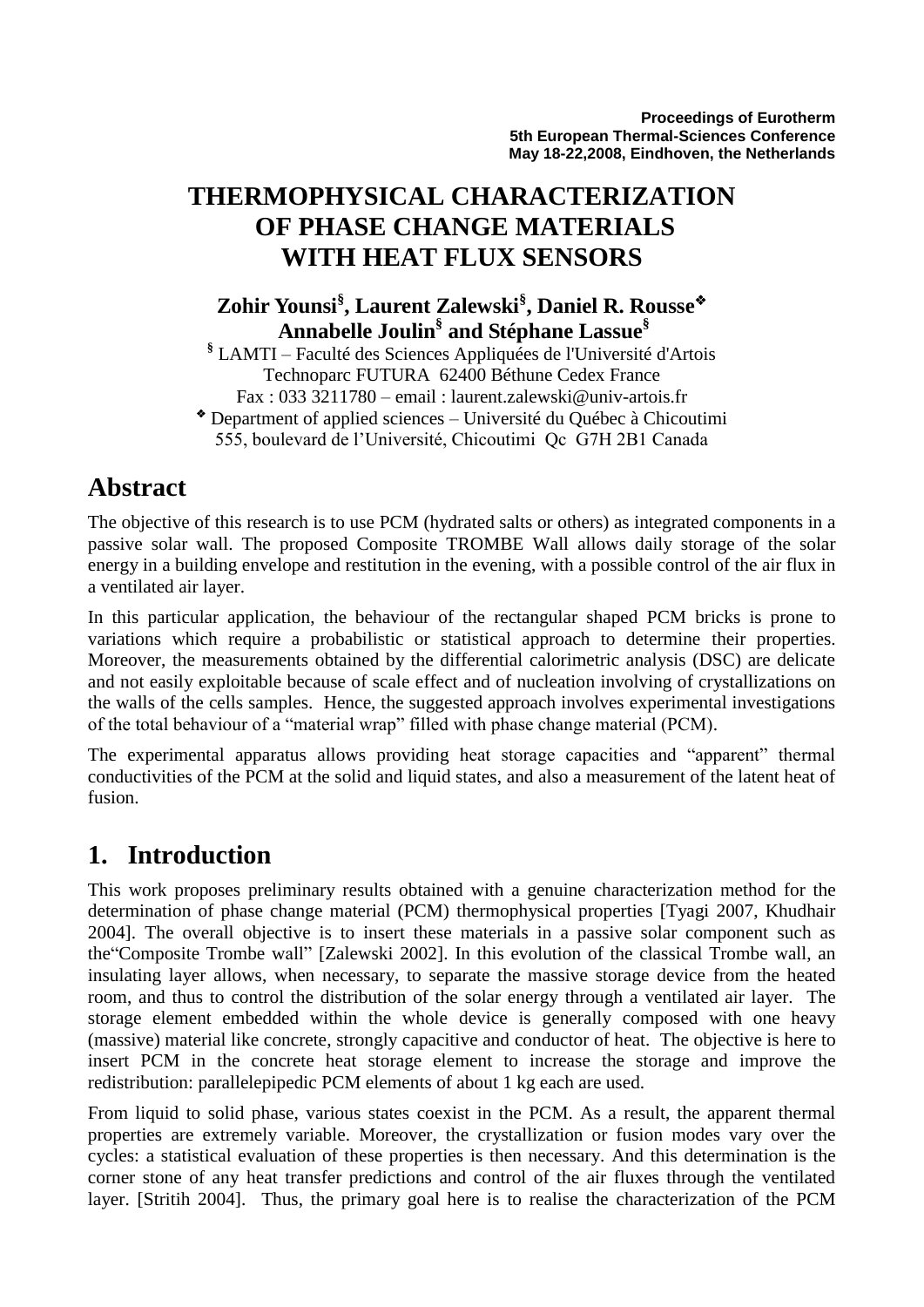behavior and propose a one-dimensional (1D) model for it. In a subsequent phase, the idea is to simulate a composite solar wall involving PCMs over long periods (several weeks) and to work with the implementation of an optimal control strategy control of heat in the wall.

### **2. Material characterization**

Generally, PCMs are characterized by calorimetric methods, like differential scanning calorimetry (DSC), applied to very small amounts of product. This technique is derived from the differential thermal analysis (DTA). Over the years, DSC became the reference method for thermal characterization of phase change material [Jamil 2006]. This equipment provides heat fluxes by Joule effect, which corresponds to the necessary power difference to maintain at the same temperature a "cell" containing material to be characterized and a reference cell which is generally empty.

In case of the heat capacity measurement for a sample which does not undergo phase change, the energy supplied is weak and generally not very variable. On the other hand, in the case of a fusion process, there is a rapid transient which require important heat rates from the DSC. The therrmal imbalance between the two cells is then very important although the quantity of product remains low.

In practical application, the material volume is much more important, up the kilograms for instance, so the melting process occurs gradually through the material. The latter is then heterogeneous and the two phases may coexist over long periods of time before a complete fusion. Moreover, heat conduction in the solid and convection in the liquid occur [Stritih 2004]. This strongly influences the global (or apparent) behaviour of the MCP.

In the case of solidification, problems are even more complex: superfusion phenomena [Ehmimed 2003] occur. In the work presented here, the investigated materials (hydrated salts) have a melting point (announced by the manufacturer) equal to 27°C [Cristopia]. A DSC analysis has been carried out on a sample of this material using a "Perkin-Elmer" calorimeter. The measurements were coherent only in the case of fusion. The latent heat absorbed by the sample during the phase change was 186.6 J/g while the melting point was 31.74°C.

Solidification process analysis was found to be impossible because of the importance of superfusion within the PCM. The material here is not a pure substance, the exact chemical composition is not known, and the phase diagram is very complex. This introduces thermal effects which are particularly difficult to control.

The phase change material (PCM) samples embedded within the walls are 210x140x25mm parallelepipedic PCM elements.

## **3. Experimental apparatus**

In was found that the determination of the overall thermophysical properties of PCMs over several cycles (solidification and fusion) requires the design of a genuine experimental device. The proposed test bench for the particular bricks of material used herein provides temperature and heat flux measurements at the material borders. The thermophysical properties can be readily obtained from these experimental data. One can also calculate the amount of energy exchanged during the variation of the samples thermodynamic states when the boundary temperatures vary.

The experimental device provides the apparent thermal conductivity by imposing a steady temperature gradient between the two faces of the sample (figure 2). The sample is located between two vertical exchanger hollow aluminium plates. Thermo regulated baths, supplying the plates, allow a fine regulation of the injected water temperature with a precision of about  $0.1 \text{ }^{\circ}\text{C}$ .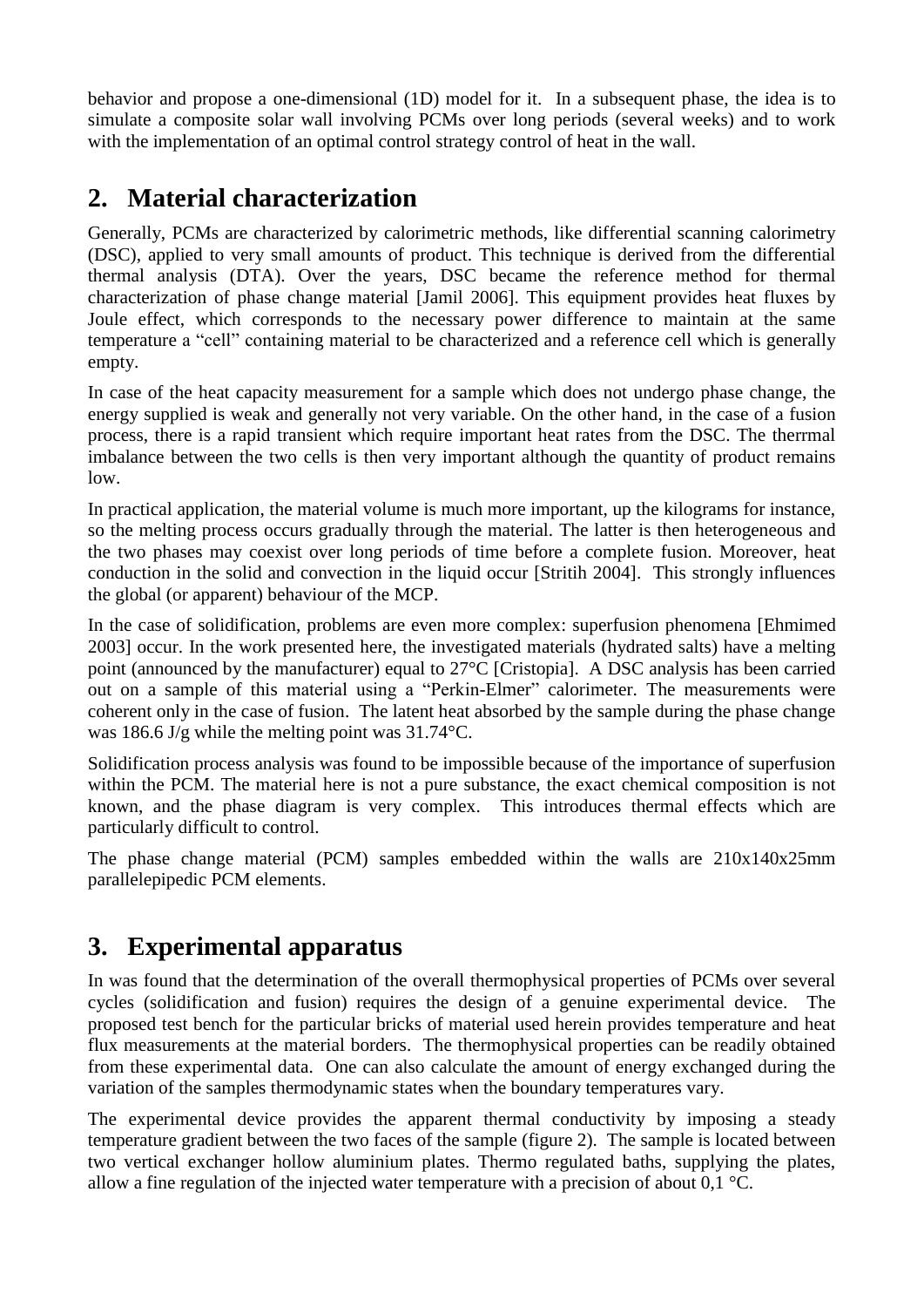Heat flux sensors and thermocouples (T) (diameter 0.1 mm, sensitivity 40  $\mu$ V/K) are embedded within the envelope of the PCM brick. The whole thing is maintained in place by use of a slightly tighten pneumatic jack. Tangential gradients flux meters (TGFM) are used [Leclercq, 1983]. Their thickness is about 0,2 mm and their sensitivity is about 4,5  $\mu$ V/W/m<sup>2</sup> for a sensor having an active surface area of 100 cm<sup>2</sup>. FIGURE À REFAIRE, aligner les nombres, etc...très moche. Pensez au poster…



Figure 1 : *Experimental device*

The TGFM are calibrated with great care, using plane electrical resistances with size rigorously equal to those of the sensors. The calibration device [Lassue, 1993] makes it possible to calibrate these sensors within a precision range of about  $\pm$  3%. The temperature measurements are differential compared to a reference sensor placed in the heart of a steady state thermal sink. The various sensors are connected to a multichannel "Keithley" multimeter adapted to low level signals measurement. Experimental data are recorded with regular and adjustable time steps (10 s). The lateral side faces are insulated by 10 cm thickness polyurethane foam which reduces multidimensional heat transfer to a 1D problem.

### **4. Heat transfer measurements**

Several materials were tested. The results presented herein involve a PCM so-called  $+27^{\circ}$ C (it is mineral, containing potassium and calcium chlorides) which is the best suited for the proposed application. The recrystallization is announced at 24<sup>o</sup>C by the manufacturer and  $T_{\text{fusion}} = 26.9^{\circ}\text{C}$ , [Cristopia].

#### **4. 1 Energy Storage**

Initially, the material is isothermal. Then it is heated by modifying the temperature set point of the thermo regulated bath. The material will thus evolve from  $T_{initial}$  to  $T_{end}$ . Between these two permanent steady states the material stores energy. The flux meters make it possible to measure the heat fluxes exchanged at the borders of the sample. The total amount of energy stored can then be obtained from the following expression:

$$
Q^* = \int_{t_{initial}}^{t_{end}} \Delta \Phi dt \, [\text{kJ}] \tag{1}
$$

Where  $\Delta\Phi$  represent the cumulated heat rate entering the sample. (figure 1). This quantity can also be expressed by:

$$
Q = C_s \Delta T_s + L + C_l \Delta T_l
$$
 [kJ/kg] (2)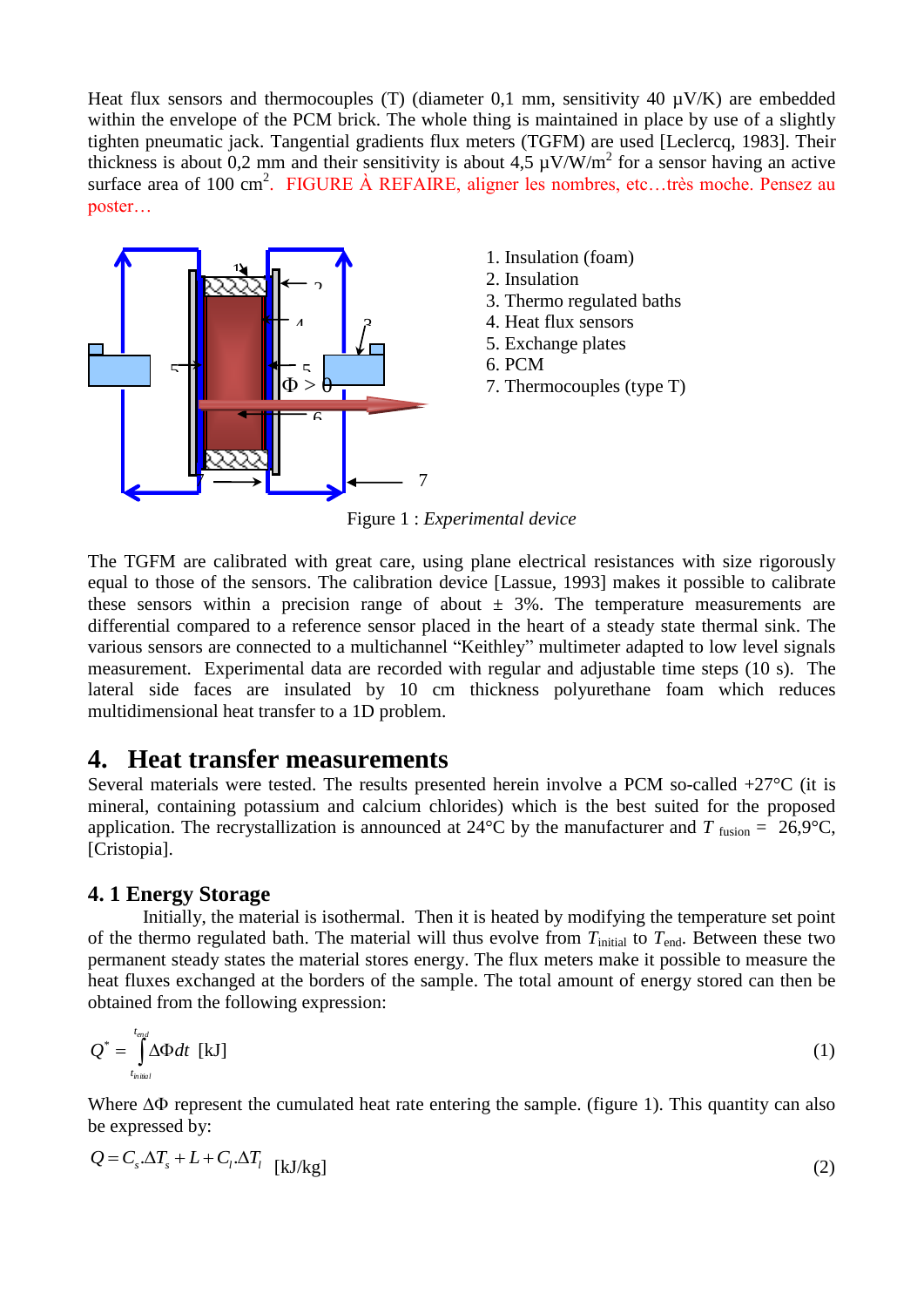where  $C_S$  and  $C_i$  are the average solid state and the liquid state specific heat of the material,  $\Delta T_S$  and  $\Delta T_i \Box$  are the temperature variations for the material in solid phase and in liquid phase, and *L* is the latent heat of fusion.

The first results obtained pertain to the MCP 27 sample and are presented in figure 2 and figure 3. Temperatures are measured in the centre of the external and internal faces of the brick envelope to take into account a possible thermal effect produced by the envelope which contains the product. The experience consists first in imposing on the sample a superficial temperature of 15<sup>o</sup>C on each one of its faces, until obtaining a thermal steady state corresponding to an isothermal material. The heat fluxes is then zero at the initial time  $t = 0$ . It is also confirmed that the thermal losses are negligible at the isolated side faces. At a particular moment  $(t<sub>initial</sub>)$ , a sharp water temperature variation is imposed in the bath. This induces a thermal evolution of the system (storage) until another state of equilibrium is obtained.

Figure 2 presents the variation of the heat storage capacity of the sample in solid phase for a temperature range that varies from 15°C to 20°C while figure 3 presents similar results for the transition from the solid to the liquid phase change 15°C to 50°C Results for the liquid phase only were also obtained but the behaviour, despite additional natural convection heat transfer is somewhat similar to the curves presented in figure 2.



Figure 2: *Heat flux and temperatures evolution of the solid phase (15°C to 20°C).*

The thermal evolution from 15 $\degree$ C to 50 $\degree$ C (figure 3) allowed us to follow the complete melting process, from the solid state to the liquid state during which a great quantity of heat has been stored by the material. The selected temperatures are sufficiently far away from the zone of melting point to consider that indeed the material is strictly in one or the other state.

For the liquid and solid phases, one could notice symmetrical behaviors of flows and temperatures corresponding to the result classically obtain with a solid material without phase change. The temperatures evolve in an asymptotic way to the set point. It is also noticed that the flow evolves very quickly at the beginning of recording and then to a zero value which corresponds in a new state of balance obtained at the end of the test.

With regard to the variation between 15<sup>o</sup>C and 50<sup>o</sup>C during which there is phase change, one observes different behaviours between the temperatures measured at internal and external face of the plastic envelope, this due to the "insulating" properties ("plastic") and to the very important latent heat absorption during the PCM fusion. A new thermal balance is reached in a little more than 3 hours. In the case of the variation from 40°C to 50°C, the material is in the liquid state. The convection generated at the time of the transitory mode is certainly the explanation for the temperature variation between the inner and external faces of the plastic envelope. This is the sole difference between the solid phase and the liquid phase (figure not shown).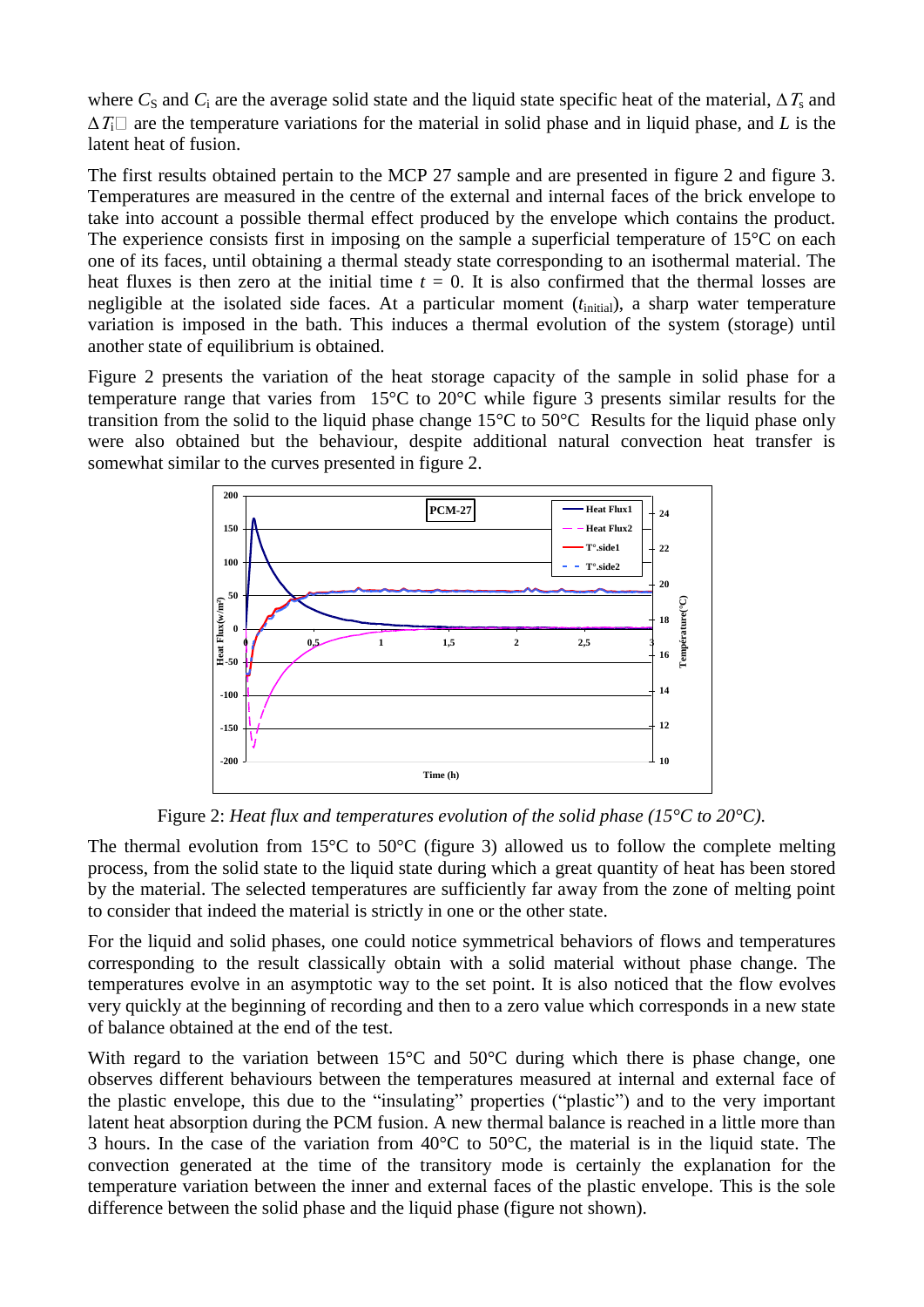

Figure 3: *Heat flux and temperatures evolution from solid to liquid (15°C to 50°C).*

Figure 3 shows that the heat stored is much more important than sensible heat transfer when a phase change occurs. This confirms the interest of latent heat storage.

Note on figure 4, that the thermal behavior of the sample is very particular during the fusion process. One clearly observes on this figure the different phases of the material evolution between a solid state at start and the liquid state at the end.



Figure 4: *Average values of heat flux and temperature at the sample borders.*

First, a short phase of fast increase in the temperature (the curve tends to being a straight line), which corresponds to heat storage in the solid MCP. One second phase where the temperature varies slowly near 27°C , which corresponds to latent heat storage. Finally a fast phase of rise in temperature until stabilization at the final temperature set point which is a phase of heat storage by the MCP in liquid state.

For each test, the integration of the heat flux over time determine the amount of heat stored during the process, (stationary and isothermal states  $(\Phi = 0)$ ). Several tests were carried out to ensure reproducibility of the experiments. Some results are presented in table 1 (at the end of the paper).

### **4. 1 Energy recovery**

In the cooling case, where the temperature evolves from  $50^{\circ}$ C to  $15^{\circ}$ C, solidification of the material occurs. When solidification occurs, the DSC experimental method is found to be inefficient, the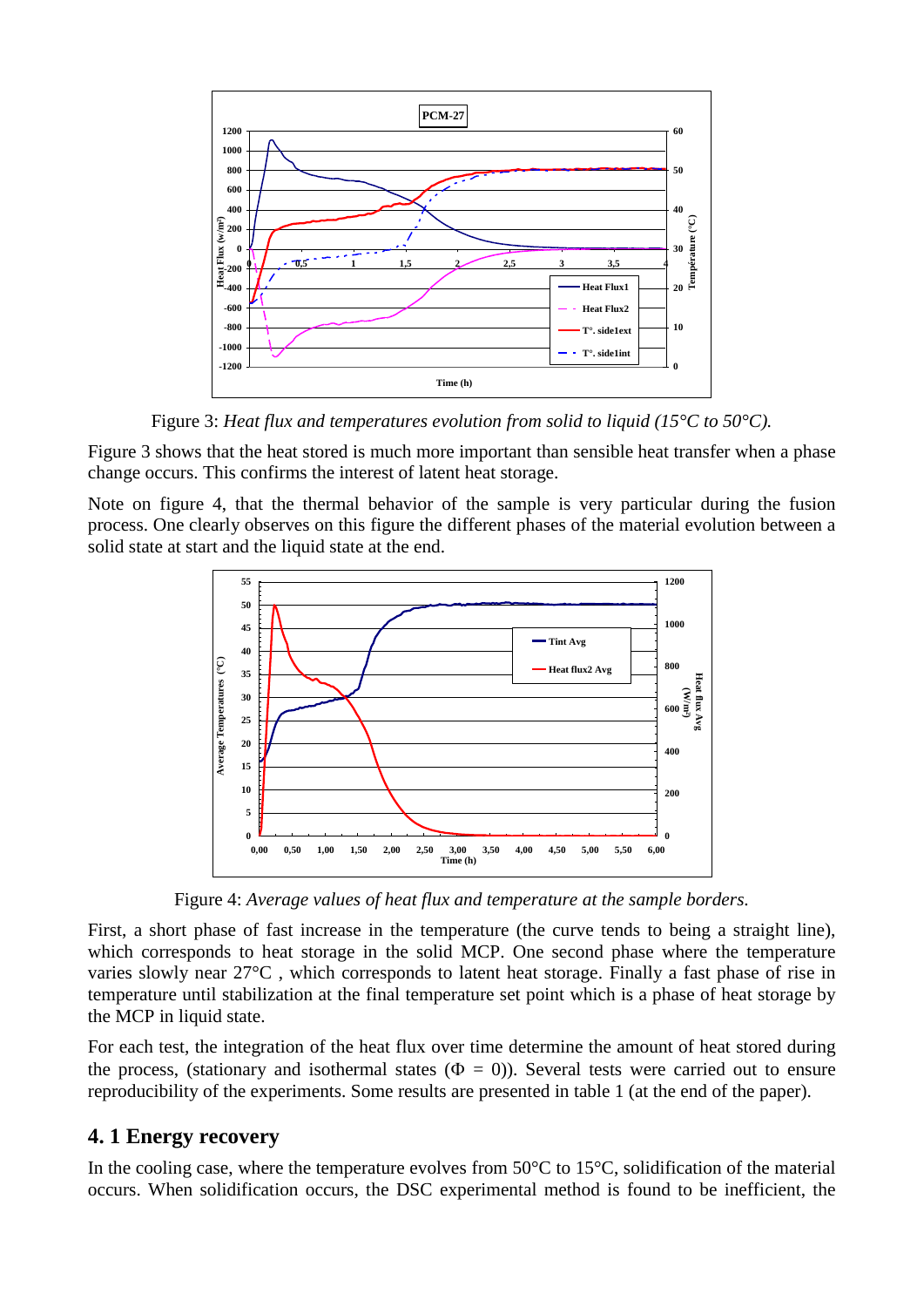superfusion phenomenon and crystallization on the walls both disturb the measurements. Indeed, parts of the PCM which is solidified great latent heat quantities come to heat the closer PCM parts. For our parallelepipedic sample, one observes (figure 5) these disturbances on the measured heat fluxes on the two faces of the sample. Heat fluxes are always symmetrical but have very special evolutions.



Figure 5: *Heat flux and temperatures evolutions (50°C > T > 15°C)*.

Initially we observe a normal evolution of measured heat flux corresponding to the cooling of the liquid phase. At the end of this phase( $t = 45$  mn), when the temperatures of surfaces are in the vicinity of 27°C, the heat flux evolution is reversed. Then, suddenly, about 1 hour after the beginning of the test, the surface temperatures increase from 18°C to 25°C abruptly, one observes this increase of the surface temperature at the borders whereas transferred heat flux decrease. It seems that de-stored energy is reabsorbed immediately (phenomenon of superfusion). From this critical moment, the cooling of the sample continues, the material is solidified slowly and cools until it reaches the prescribed 15°C: after more than five hours, the sample reaches a equilibrium state.

Heat restitution is a very long process. At the beginning of solidification a layer of solid PCM starts to be formed on the plane surface in contact with the exchanging plate, a layer which "isolates" the liquid phase from the cooling source. Solidification continues slowly because of the low thermal conductivity of the solid PCM ( $\lambda$  is estimated at = 0.58 W/m.K). The temperature of the sample surface reaches 15°C only at the end of the test. This is believed to be caused by an intrinsic a under capacity of refrigerating power of the regulated bath which cannot absorb all the heat produced during the material solidification.

This test highlights the difficulties to estimate the amount and rate of heat recovery in the material. These difficulties pertain to the existence of superfusion and also because of thermal conductivity differences between solid and liquid phases. Figure 6 shows the amount of heat stored in the material for a complete cycle.

#### **4.3 Apparent thermal conductivity**

In order to characterize the apparent thermal conductivity of the solid or liquid phases, the same device has been used with temperature variation on a single face only (figure 7). The state of initial balance (isothermal) is brought back towards another state of final balance where heat flux tightens towards a non null value corresponding to a temperature gradient between the two faces of the sample. The apparent thermal conductivities are calculated by the following expressions: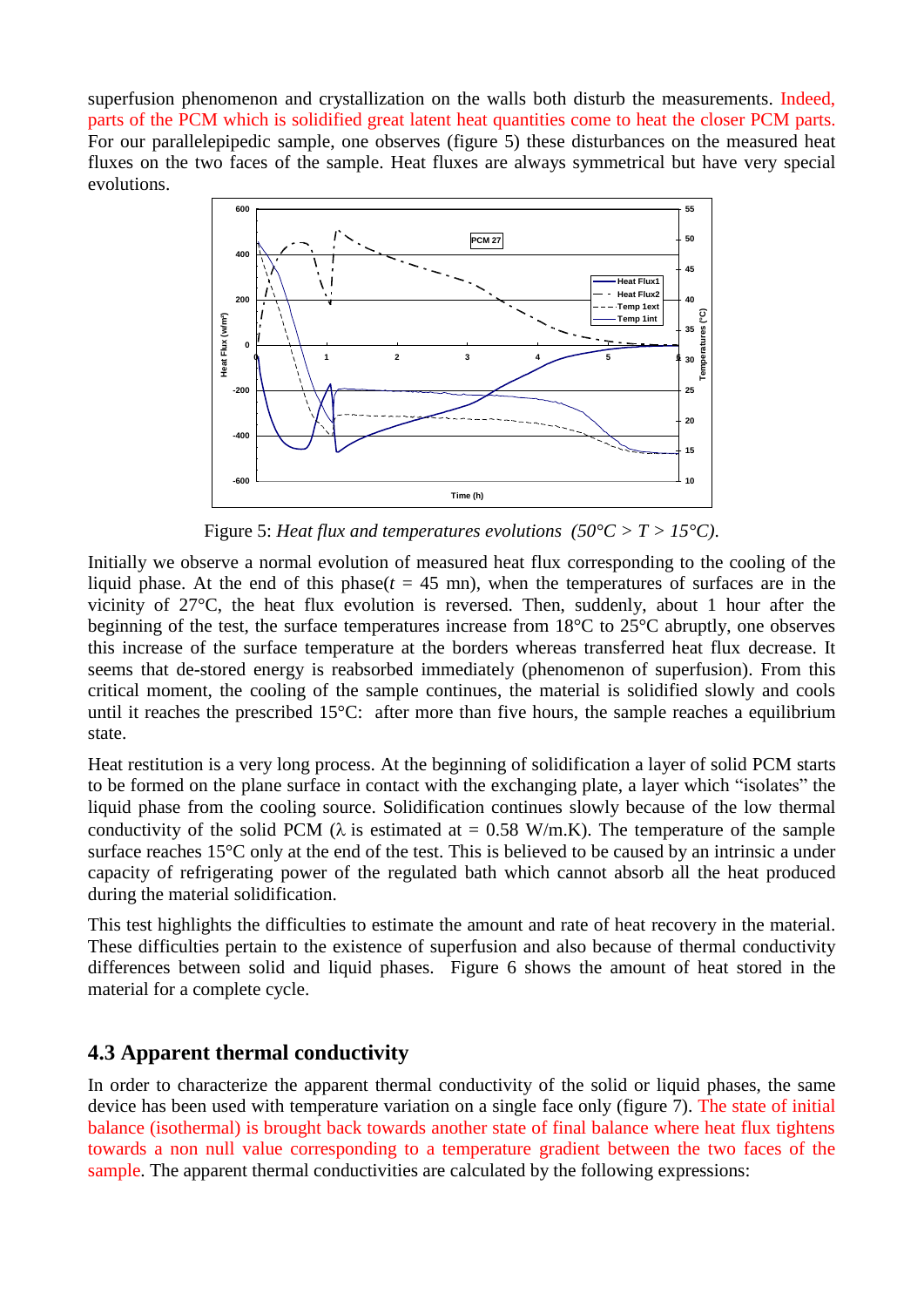$$
k_{S} = \frac{\Phi_{eq}.e}{\Delta T_{s}} \quad \text{solid} \; ; \qquad k_{l} = \frac{\Phi_{eq}.e}{\Delta T_{l}} \quad \text{liquid} \tag{4}
$$

where  $e$ : is the material thickness and  $\Phi_{eq}$  represents the heat flux at the end of experience.



Figure 6: *Heat stored during a complete cycle (15°C—50°C—15°C).*

Results are presented here for the case of the solid phase only (figure 7). A similar experiment was carried out for the liquid phase (which implies convective heat transfer as well) and the apparent conductivity was also obtained with the apparatus (results not shown here).



Figure 7 : Measurements with thermal variation one side of the solid sample (15<sup>o</sup>C to 20<sup>o</sup>C).

Several tests were carried out on the material to check the reproducibility of the measurements. The result were found to be satisfactory and provided an average value for the apparent thermal conductivity of 0,82 W/m°K for the liquid phase and of 0,58 W/m°K for the solid phase.